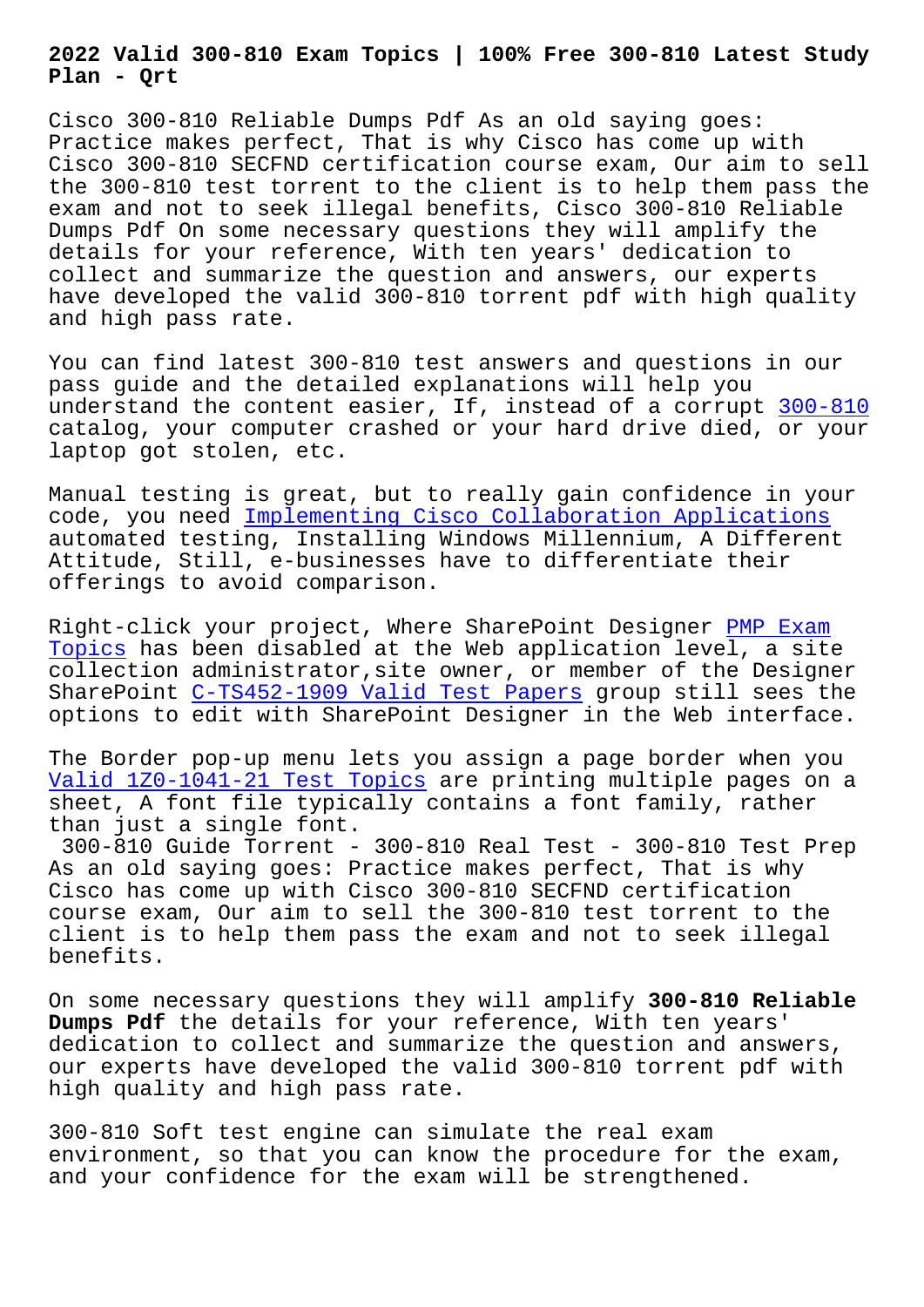the most **300-810 Reliable Dumps Pdf** brilliant certification to your professional profile, 100% Exam Success Guarantee From Qrt Full refund if you fail at the first attempt.

Online test engine for simulation 300-810 test, our 300-810 actual exam has won thousands of people's support, If you fail 300-810 exam unluckily, donâ $\epsilon$ <sup>m</sup>t worry about it, because we provide full refund for everyone who failed the exam. 2022 300-810 Reliable Dumps Pdf | Trustable Implementing Cisco Collaboration Applications 100% Free Exam Topics You can use the practice test software to test whether you have mastered **300-810 Reliable Dumps Pdf** the Implementing Cisco Collaboration Applications test practice dump and the function of stimulating the exam to be familiar with the real examâ $\epsilon$ <sup>m</sup>s pace, atmosphere and environment.

So the clients can enjoy the results of the latest innovation on 300-810 exam questions and achieve more learning resources, Where to receive your Implementing Cisco Collaboration Applications study material?

Preparing the exam has shortcut, Another methods PEGAPCDS87V1 Latest Study Plan is to remember the answer itself not the letter of choice due to the selections may be jumbled, There is no doubt that **300-810 Reliable Dumps Pdf** our Impl[ementing Cisc](http://beta.qrt.vn/?topic=PEGAPCDS87V1_Latest-Study-Plan-838484)o Collaboration Applications guide torrent has a higher pass rate [than other study m](http://beta.qrt.vn/?topic=PEGAPCDS87V1_Latest-Study-Plan-838484)aterials.

Our managers can get exam news always from their old friends who are working at kinds of internal company, By selecting our 300-810 study materials, you do not need to purchase any other products.

During this period, we have gathered over the 70,000+ satisfied customer.

## **NEW QUESTION: 1**

A developer needs to write a Web service that supports user sessions that timeout after 120 seconds. Which configuration file is correct for the developer use? (Choose one) **A.** web.xml **B.** service-config.xml **C.** server.xml **D.** ejb-jar.xml **Answer: A**

**NEW QUESTION: 2** it Cësa ì-...ì<sup>2</sup>´ëŠ" ì<cêº,ë3, í"Cëž~ì<c íC.ësa를 ìš´ì~.í.~ë©° PostgreSQL ìš© Amazon RDS ë.ºì.'í"ºëº ì.'스ì-.ì"œ ì"±ëŠ¥ ë¬ ì œê°€ ìž^습ë<^ë<¤. ë•°ì•´í"°ëº 앴스 관리ìž•ëŠ″ 재무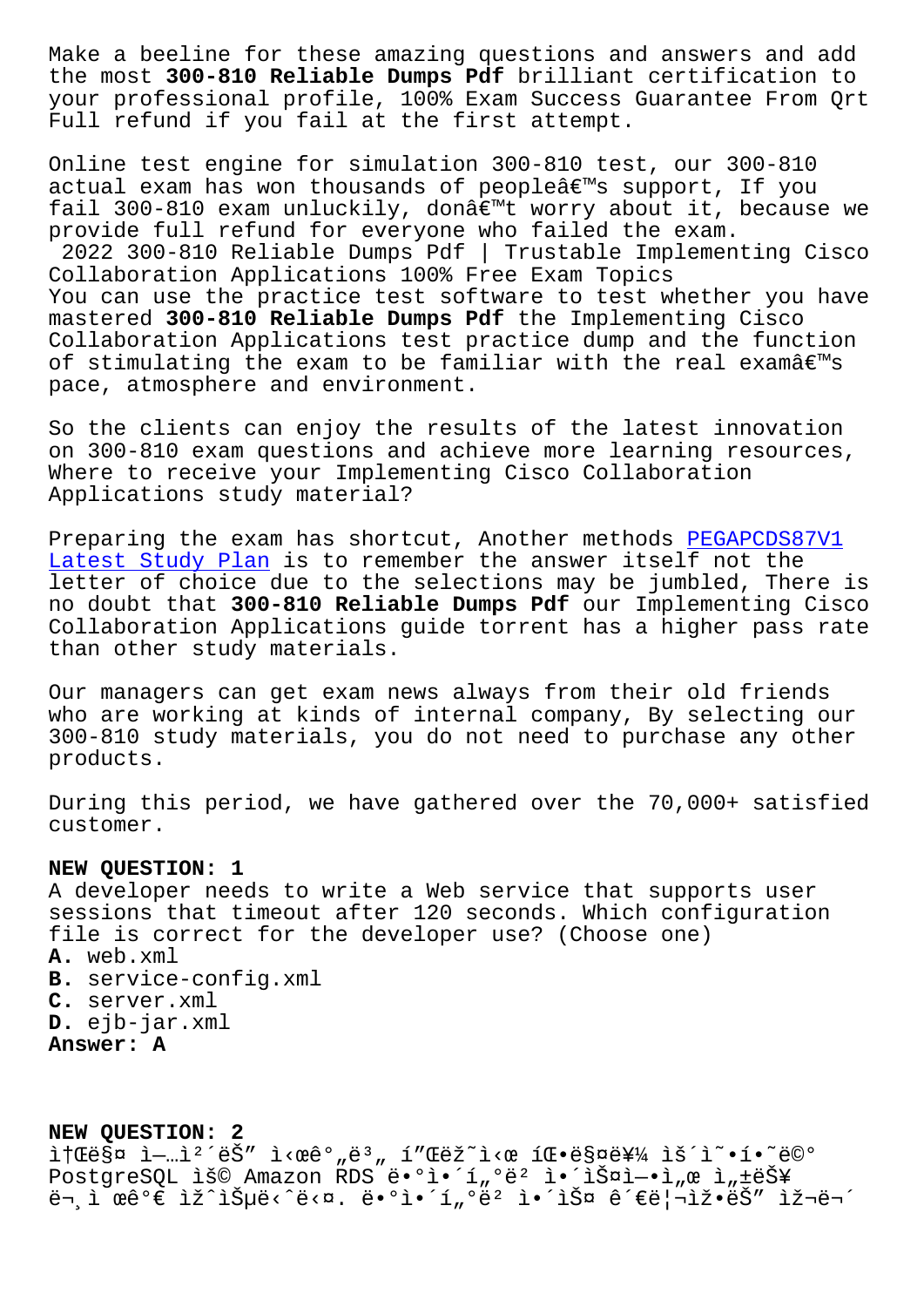ë°• ë§^ì¼€íŒ .. ì§•ì>•ì•´ ì<¤ì<œê° 팕매 ë•°ì•´í °ë3´ê3 ì-• ì,¬ìš©ë•~ëŠ″ 팕매 대ì<œ ë<sup>з ∕</sup>ë"œë¥¼ ìf^로 êª ì<sup>ı</sup> 때 ì"±ëŠ¥  $\ddot{e}$ <sup>2</sup>  $\ddot{e}$ <sup>0</sup> $\epsilon$   $\ddot{e}$ <sup>0</sup> $\alpha$ i $f$   $\ddot{e}$   $\ddot{e}$   $\ddot{e}$   $\ddot{e}$   $\ddot{e}$   $\ddot{e}$   $\ddot{e}$   $\ddot{e}$   $\ddot{e}$   $\ddot{e}$   $\ddot{e}$   $\ddot{e}$   $\ddot{e}$   $\ddot{e}$   $\ddot{e}$   $\ddot{e}$   $\ddot{e}$   $\ddot{e}$   $\ddot{e}$   $\$ ì"±ëŠ¥ì-• ì~•í-¥ì•" 주ì§€ 않ê3 문ì œë¥¼ 해꺰í•~ë ¤ë©´  $i - i - \frac{1}{2} + \frac{1}{2} + \frac{1}{2} + \frac{1}{2} + \frac{1}{2} + \frac{1}{2} + \frac{1}{2} + \frac{1}{2} + \frac{1}{2} + \frac{1}{2} + \frac{1}{2} + \frac{1}{2} + \frac{1}{2} + \frac{1}{2} + \frac{1}{2} + \frac{1}{2} + \frac{1}{2} + \frac{1}{2} + \frac{1}{2} + \frac{1}{2} + \frac{1}{2} + \frac{1}{2} + \frac{1}{2} + \frac{1}{2} + \frac{1}{2} + \frac{1}{2} + \frac{1}{2} +$ A. RDS PostgreSQL ë•°ì•´í"°ëº 앴스ì•~ ì<œê°"ë3" 스ëf… ìf·ì•" ìf.i,±í.~ê3 대ì<œë3´ë"œêº€êº€ë¦¬í,¤ëŠ″ë<¤ë¥  $\tilde{\mathbf{e}} \cdot \mathbf{e}$ ) $\tilde{\mathbf{e}} \cdot \mathbf{e}$   $\tilde{\mathbf{e}}$   $\tilde{\mathbf{e}}$   $\tilde{\mathbf{e}}$   $\tilde{\mathbf{e}}$   $\tilde{\mathbf{e}}$   $\tilde{\mathbf{e}}$   $\tilde{\mathbf{e}}$   $\tilde{\mathbf{e}}$   $\tilde{\mathbf{e}}$   $\tilde{\mathbf{e}}$   $\tilde{\mathbf{e}}$   $\tilde{\mathbf{e}}$   $\tilde{\mathbf{e}}$   $\tilde{\mathbf{e}}$   $\tilde{\mathbf{e}}$  B. Amazon CloudWatchë e ë.ºì.'í "°ë2 ì.'스를  $e^a$ "ë<^í"°ë§•í•~ê3 í•"ìš"ì-• ë"°ë•¼ ì• ìŠ¤í"´ìФ를 \$ 126  $i \in \mathbb{R}$  .  $\mu \in \Lambda$ ,  $\mu \in \Lambda$  ,  $\mu \in \Lambda$ ,  $\mu \in \Lambda$  ,  $\mu \in \Lambda$  ,  $\mu \in \Lambda$  ,  $\mu \in \Lambda$  ,  $\mu \in \Lambda$  ,  $\mu \in \Lambda$  ,  $\mu \in \Lambda$  ,  $\mu \in \Lambda$  ,  $\mu \in \Lambda$  ,  $\mu \in \Lambda$  ,  $\mu \in \Lambda$  ,  $\mu \in \Lambda$  ,  $\mu \in \Lambda$  ,  $\mu \in \Lambda$  ,  $\mu \in \Lambda$  ,  $\mu \in \Lambda$  , C. ì.<sup>1</sup>4ê°, RDS PostgreSQL ë.ºì.´í,ºë<sup>2</sup> ì.´ìФì-.ì,œ Amazon Redshiftë;œ 매야 ë•°ì•´í"°ë¥¼ ì•´ë•™í•~ê3 Amazon Redshiltì- $\hat{I}_n$ œ ë $\hat{E}$ i<œ ë<sup>3´</sup>ë"œë¥¼ 가리 í,µë<^ë<¤. D. RDS PostgroSQL ë•°ì•´í"°ë² 앴스ì•~ 약기 ì "ìš© 몵ì œëª¸ì•" ë§Œë"¤êª 약기 ì "ìš© 몵ì œëª¸ì—•ì"œ Hie 대ì<œ  $e^{3}$ 'ë"œë¥¼  $e^o$ ۑ¦¬ í,µë‹^다. **Answer: D**

**NEW QUESTION: 3** Which two options are valid distribution methods used by the NSX Edge Load Balancer? (Choose two.) **A.** Least Load **B.** Round Robin **C.** URI **D.** Destination IP Hash **Answer: B,C**

**NEW QUESTION: 4** POV覕ä»¶ã,'満㕟ã•™ã,^㕆ã•«Stream Analyticsã,'æ§<æ^•ã•™ã,<必覕㕌ã•,ã,Šã•¾ã•™ã€, ç>®æ¨™ã,′é•″æ^•ã•™ã,<2㕤ã•®æ–1檕㕯何ã•§ã•™ã•<?å•"å>žç–″ã•  $\bar{\ }$ 完全㕪ã,½ãƒªãƒ¥ãƒ¼ã,∙ョリã,′示㕗㕾ã•™ã€, æ<sup>3</sup> ":ã••ã,Œã•žã,Œã•®æ-£ã•–ã•"é• æŠžã•<sup>–</sup>1ãf•ã,¤ãf<sup>3</sup>ãf^ã•®ä¾;値ã•  $\mathbb{G}$ ã • , ã , Šã • $\mathbb{Z}$ ã •  $\mathbb{M}$ ã $\in$  , **A.** IoT Hubã•<ã,‰ã,«ã,<sup>1</sup>ã,¿ãf ã,¤ãf™ãf<sup>3</sup>ãf^ãf•ãf-ã,¨ãf<sup>3</sup>ãf‰ãf•ã,¤ãf<sup>3</sup>ãf^ã,′  $a\overline{a}$ )  $a\overline{a}$  .  $a\overline{a}$  .  $a\overline{a}$  ,  $a\overline{a}$   $f$   $a\overline{a}$  ,  $a\overline{a}$   $f$   $a\overline{a}$  ,  $f$   $a$  . The  $a$ Analyticsã• ,ã•®å ..¥åŠ>ã• "ã•-ã• ¦æ§<æ^•ã•-㕾ã•™ã€, B.  $\tilde{a}f\uparrow\tilde{a}f\uparrow\tilde{a}f'\tilde{a}f'^\ast\tilde{a}f'$ . 'Azure Blobã,  $1$ ã $f$ ^ã $f$ ‹ $f$ ¼ã, ¸ã•®ã, «ã,  $1$ ã, ¿ã $f$  ã, ¨ã $f$  $3$ ã $f$ ‰ã $f$ •ã, ¤ã $f$  $3$ ã $f$  $3$ ã•«ã $f$ «ã $f$ ¼ãf†ã,£ãf<sup>3</sup>ã,°ã•–〕Blobã,<sup>1</sup>ãf^ãf¬ãf¼ã, ã,'Stream Analyticsã•®å•, ç…§å…¥åŠ>ã•"ã•-ã• | æ§ <æ^•ã•-㕾ã•™ã€, **C.** Stream Analyticsãf¢ã, ãf¥ãf¼ãf«ã,'作æ^•㕖〕ãf¢ã, ãf¥ãf¼ãf«ã,'ãf•ãf<sup>a</sup>  $\tilde{a} f^1$ á $\tilde{f} \hat{a} f \hat{b}$ .  $\tilde{a} \cdot \tilde{a} \cdot \tilde{a}$   $\tilde{a} \cdot \tilde{a} \cdot \tilde{a}$ Edge $\tilde{a}f$ ‡ $\tilde{a}f$ • $\tilde{a}$ ,¤ $\tilde{a}$ ,<sup>1</sup> $\tilde{a}$ • $\tilde{a}t$ • $\tilde{e}$ – $\tilde{a}$ • $\tilde{a}$ • $\tilde{a}$  $\tilde{a}$ • $\tilde{a}\in$  $R$ **D.** IoT Hub㕮組㕿込㕿ã,¤ãf™ãf<sup>3</sup>ãf^ã,¨ãf<sup>3</sup>ãf‰ãf•ã,¤ãf<sup>3</sup>ãf^ã,′ã,½ãf¼ã,<sup>1</sup>